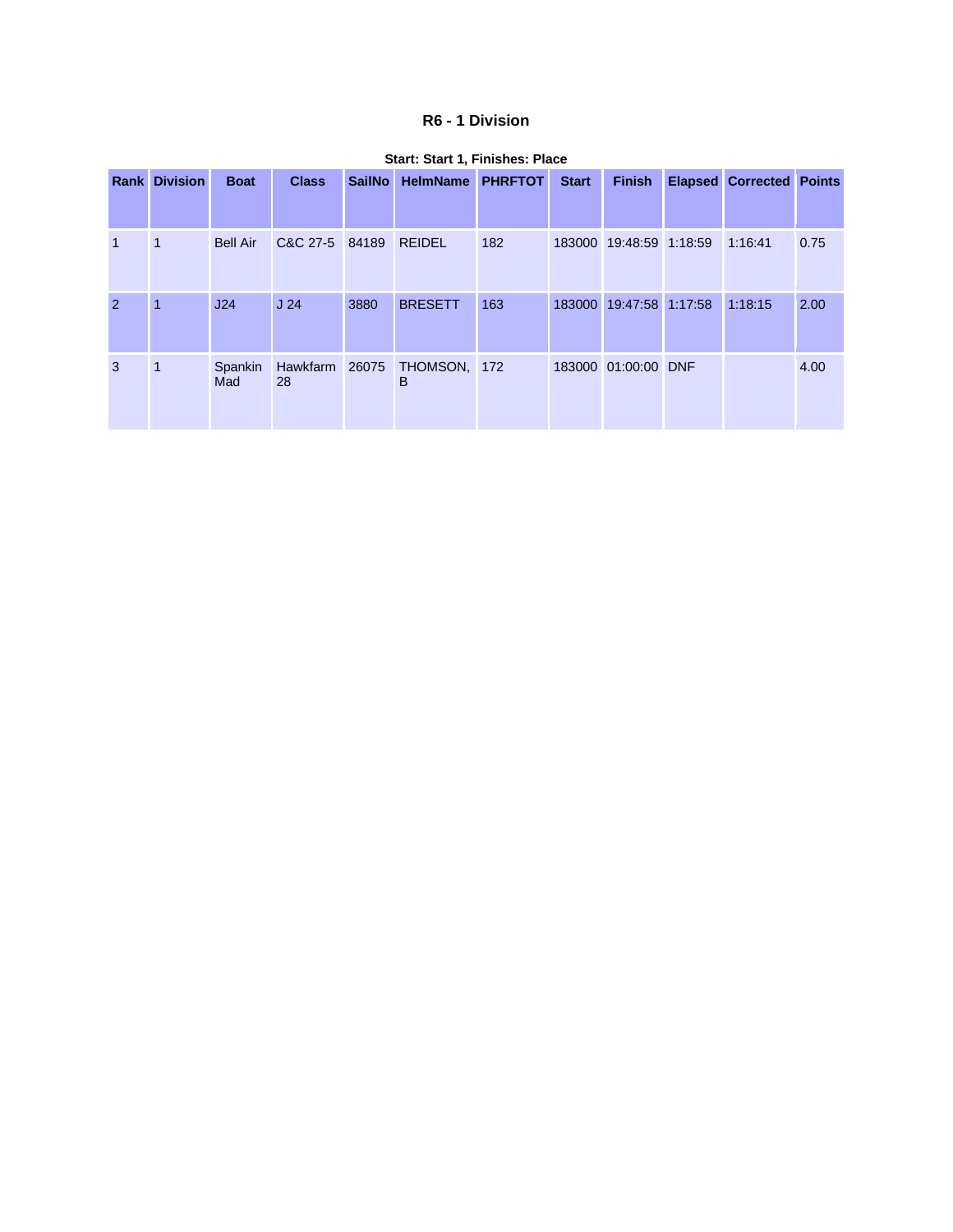## **R6 - 3 Division**

|                | <b>Rank Division</b> | <b>Boat</b>                  | <b>Class</b>        | <b>SailNo</b> | <b>HelmName</b> | <b>PHRFTOT</b> | <b>Start</b> | <b>Finish</b>    |         | <b>Elapsed Corrected Points</b> |      |
|----------------|----------------------|------------------------------|---------------------|---------------|-----------------|----------------|--------------|------------------|---------|---------------------------------|------|
| $\overline{1}$ | $\mathbf{3}$         | Grayling                     | Grampian<br>26 OB   | 431           | <b>COOKE</b>    | 230            | 184000       | 19:54:34 1:14:34 |         | 1:06:53                         | 0.75 |
| $\overline{2}$ | 3                    | <b>Beowulf</b>               | Niagara<br>26 OB    | 147           | THOMSON, A      | 206            | 184000       | 19:52:35         | 1:12:35 | 1:07:41                         | 2.00 |
| 3              | 3                    | Vertigo                      | <b>SHARK</b><br>24  | 614           | Holland         | 232            | 184000       | 19:56:25         | 1:16:25 | 1:08:20                         | 3.00 |
| $\overline{4}$ | 3                    | <b>Brave</b><br>and<br>Crazy | <b>Tanzer</b><br>22 | 2104          | GOUDESEUNE      | 252            | 184000       | 19:58:55         | 1:18:55 | 1:08:25                         | 4.00 |
| 5              | 3                    | Irish<br>Rover<br>Ш          | Catalina<br>30 TMBS | 6135          | <b>SULLIVAN</b> | 183            | 184000       | 19:50:43 1:10:43 |         | 1:08:32                         | 5.00 |

#### **Start: Start 1, Finishes: Place**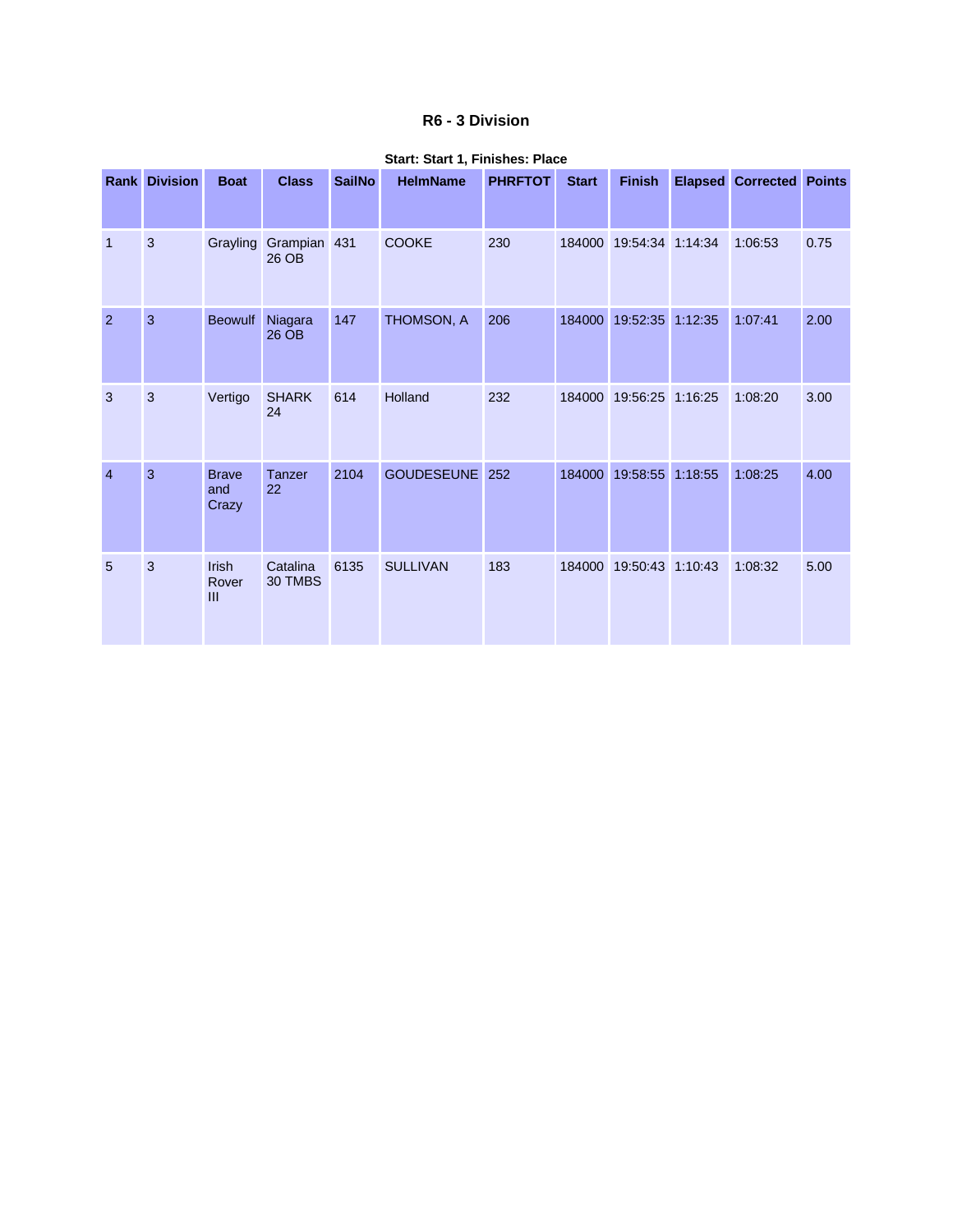## **R6 - 2 Division**

|                | <b>Rank Division</b> | <b>Boat</b>              | <b>Class</b>                |       | SailNo HelmName PHRFTOT |     | <b>Start</b> | <b>Finish</b>           | <b>Elapsed Corrected Points</b> |      |
|----------------|----------------------|--------------------------|-----------------------------|-------|-------------------------|-----|--------------|-------------------------|---------------------------------|------|
| $\mathbf{1}$   | 2                    | Freya                    | Grampian<br>26 IB           | 516   | <b>RENDER</b>           | 245 |              | 183000 20:02:44 1:32:44 | 1:21:15                         | 0.75 |
| $\overline{2}$ | $\overline{2}$       | <b>Just Our</b><br>Pace  | Paceship<br><b>PY 26 IB</b> | 1023  | <b>CURTIS</b>           | 228 | 183000       | 20:00:20 1:30:20        | 1:21:18                         | 2.00 |
| 3              | 2                    | <b>Silent</b><br>Running | C&C 25                      | 44098 | <b>SMITH</b>            | 209 | 183000       | 20:01:07 1:31:07        | 1:24:33                         | 3.00 |

#### **Start: Start 1, Finishes: Place**